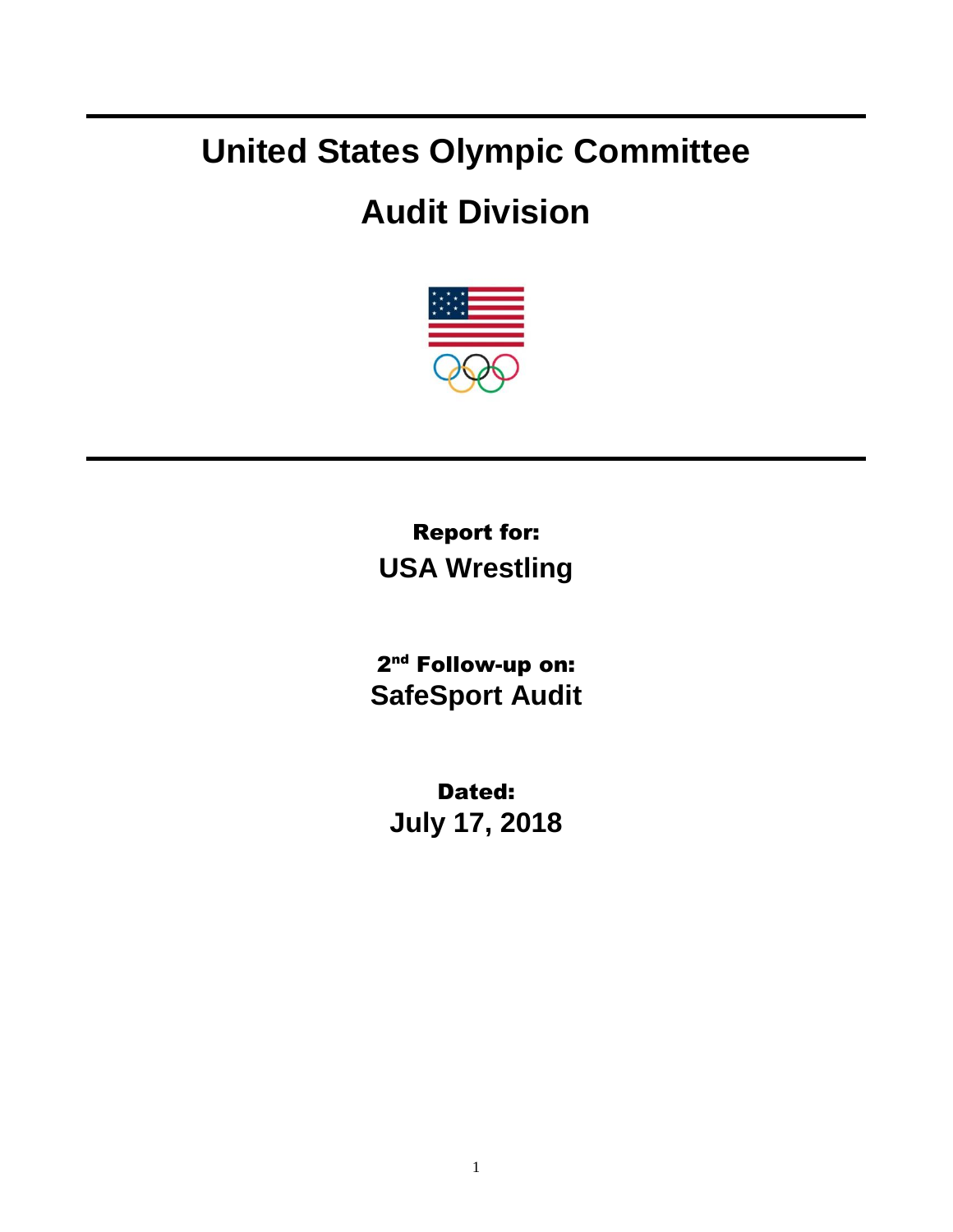UNITED STATES OLYMPIC COMMITTEE 1 Olympic Plaza Colorado Springs, CO 80909



July 17, 2018

Rich Bender Executive Officer USA Wrestling

Dear Rich,

The USOC Internal Audit Division continued to follow-up on the status of recommendations from the SafeSport audit of USA Wrestling (Wrestling) dated October 2017. The Follow-up Report dated January 2018 reported one in process recommendation related to USA Wrestling ensuring all required individuals completed SafeSport education before contact with athletes. USA Wrestling implemented a process to ensure all required individuals complete SafeSport education prior to interaction with athletes. All recommendations were implemented and are considered closed.

We thank you and your staff for assisting in the 2<sup>nd</sup> follow-up review.

Sincerely,

pt Julle

Bridget Toelle, CPA, CIA Ellen Senf Senior Director, Audit Staff Auditor

cc: Susanne Lyons Bruce Baumgartner Rick Adams Les Gutches Gary Johansen Tony Black Chris McCleary Dan Prochnow

Ellen of Sent